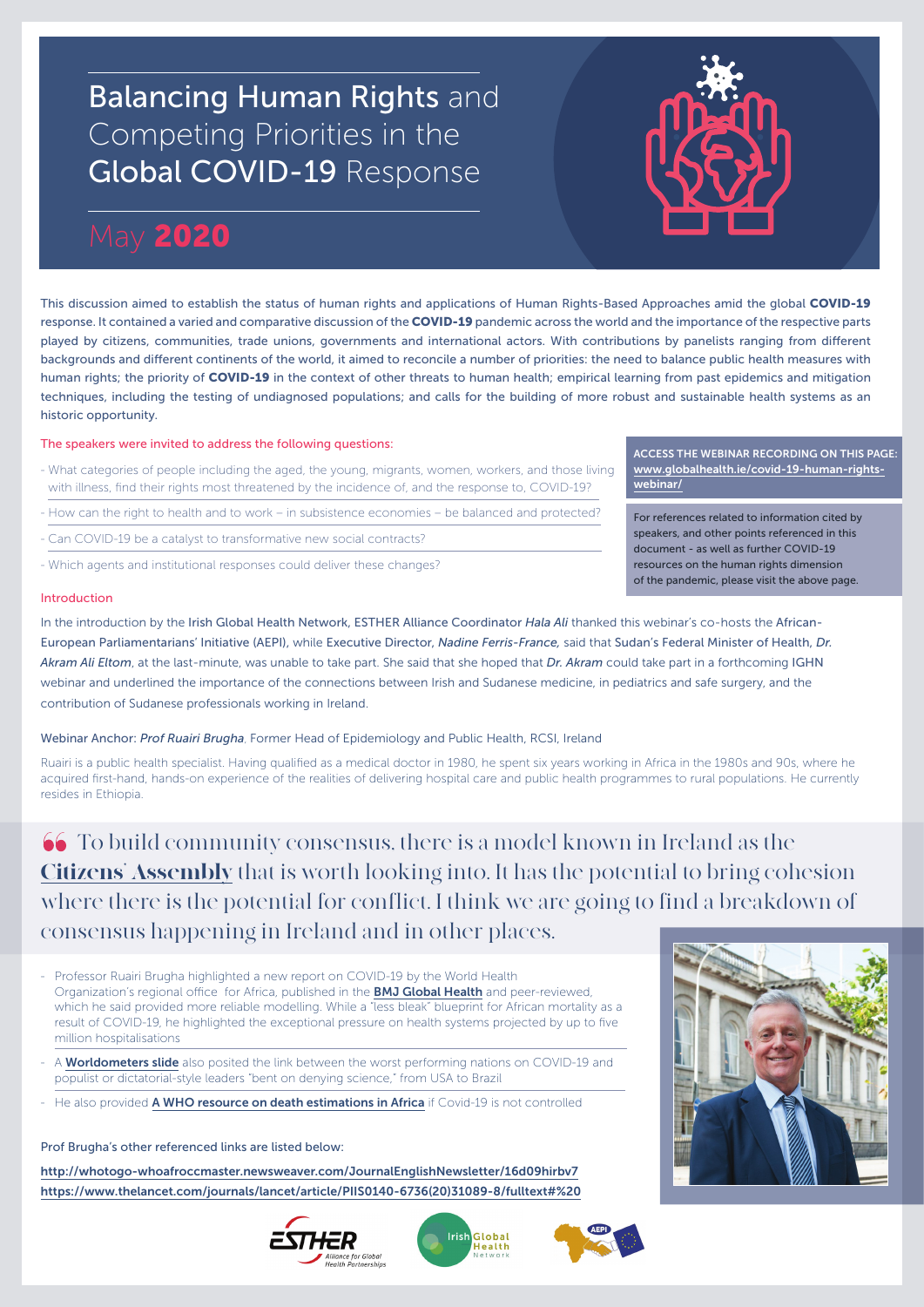Balancing Human Rights and Competing Priorities in the Global COVID-19 Response

*Gregg Gonsalves,* Epidemiology and Global Health Advocate, Yale School of Public Health.

*Gregg Gonsalves* is an Assistant Professor in Epidemiology of Microbial Diseases as well as an Associate (Adjunct) Professor of Law and Research Scholar in Law at Yale Law School. For more than 30 years, he worked on HIV/AIDS and other global health issues with several organizations. He is a 2018 MacArthur Fellow.

66 We know that the top down approach does not work for HIV; therefore it is not going to work for COVID. Trying to empower the community and local organisation on the ground is really important; trust is so important right now.

- Yale epidemiologist and activist, Gregg Gonsalves, highlighted the "luxury of social distancing" which was simply not possible to many people in the USA and abroad.
- He urged that access to testing for COVID-19 must be available equitably, to at-risk populations, and that equality of human rights was more important than ever in fighting the pandemic.
- "None of us is safe until all of us are safe," he said, adding that COVID-19 was a "world historical public health event" by which our generation would be judged.
- Speak out on behalf of human rights, build international solidarity and facilitate localised approaches led by communities and local organisations, he urged, in order to avoid the historic mistakes of the HIV response, for example in contact tracing.

#### *Michael Higgins,* Senior Program Officer, Pathfinders Program Lead on Inequality and Exclusion at NYU Centre on International Cooperation

Michael has extensive experience in the area of international relations, political communications, international development, and human rights. He holds master's degrees in international law, international relations, and medieval studies. He served as an advisor and delegate for the Irish Permanent Mission to the UN on climate, development, and human rights (2017-19).

 Some of the most successful responses have taken place in rights friendly landscapes. Something not sufficiently discussed is the sense of consent and not coercion. People have appreciated the role of government and state in protecting people. Trust and support has gone up, as they see government take up the mantle as duty bearer."



- Michael highlighted positive examples of community-led responses to COVID-19 in Sierra Leone, Indonesia, Mexico and South Korea (where learnings from MERS had taught the value of citizen-led, transparent policies with COVID-19).

- Also in Portugal and New Zealand where indigenous, foreign and at-risk populations had been prioritised and successfully protected.
- And in Ethiopia where social supports were distributed to regional communities.
- He said that the relationship between human rights and public health could be viewed as complementary, even in emergency situations. By contrast "reactive lockdowns" could inhibit the ability of societies to function. "Consent is more efficient than coercion," he said.
- Michael emphasised the role of trade unions in connecting citizens, communities and government, as in Mexico where economic crisis had coincided with COVID19